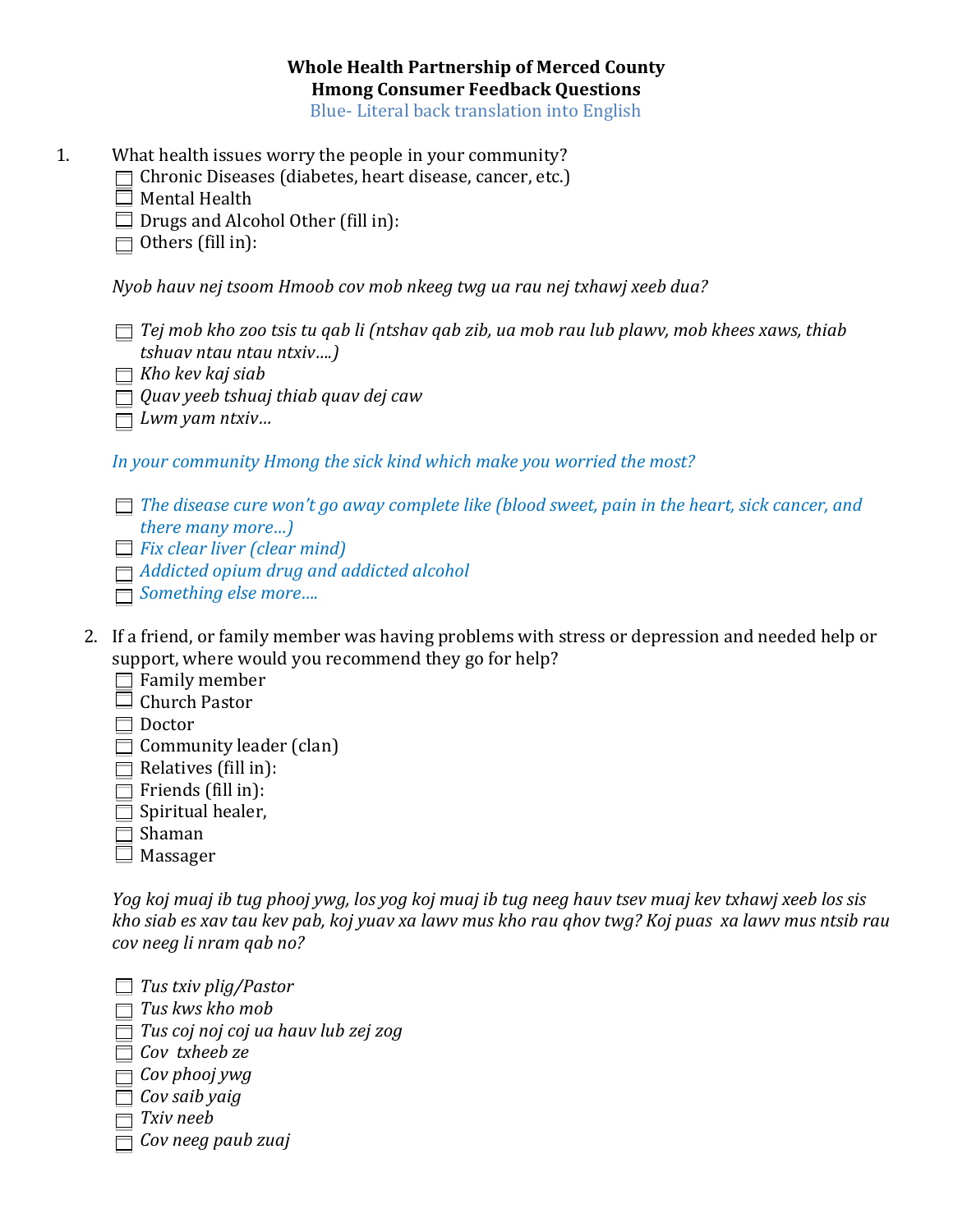*If you have one friend, or if you have one person in home have worried or mur mur liver and need help, you will send them go to cure at where? You refer them to see the people that list below here?*

- *The pastor Doctor The lead person in the community (clan) Relatives Friends Fortune teller Shaman Massager*
- 3. Please tell me who is the most trusted source of support that people in your community would talk to about stress/sadness/anxiety? [list doctor, nurse, CHW, shaman, fortune teller, herbalist, soul caller, massager, xais ceeb, tav plig, miracle healer (magic healer), church leader, family member, others?]

*Thov qhia rau kuv seb nyob hauv cov kev pab twg uas nej cov Hmoob ntseeg siab tias nej tham qhia nej txoj kev txhawj xeeb/ tu siab/ thiab ntxhov siab rau ua nws yog leej twg? Seb puas yog cov li nram qab no :*

| tus kws kho mob,               |
|--------------------------------|
| tus neeg tu mob,               |
| hauv tsev kho mob loj CHW,     |
| txiv neeb,                     |
| kws saib yaig,                 |
| kws muab tshuaj ntsuab,        |
| kws hu plig,                   |
| kws zuaj mob,                  |
| kws tav plig (xais pob ntseg), |
| kws xais ceeb,                 |
| kws ua khawv koob.             |
| kws teev hawm,                 |
| tej neeg txheeb ze,            |
| tus neeg koj ntseeg,           |
| thiab seb ho tshuav leej twg?  |
|                                |

*Please tell me which of the support in your Hmong community trust liver that you will talk share your worried/ broken liver/ and mix liver to who is he? Example see list below here:*

*Doctor Nurse In house heal sick big CHW Shaman Fortune teller Herbalist Soul caller Massager Kws tav plij/xais pob ntseg Pinch nerves*